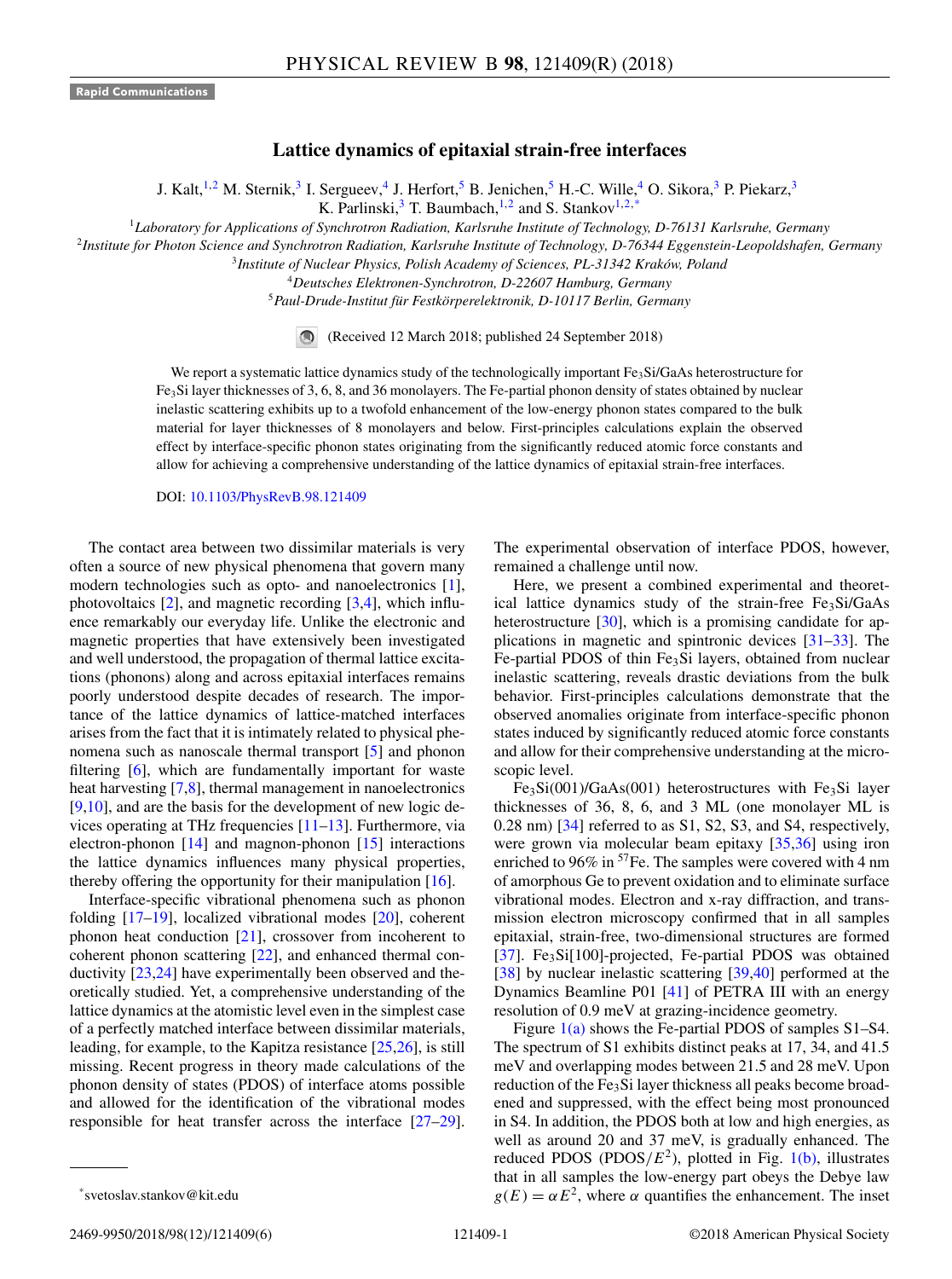<span id="page-1-0"></span>

FIG. 1. (a) Fe<sub>3</sub>Si<sup>[100]</sup>-projected, Fe-partial PDOS of the investigated samples. The spectra are upshifted by  $0.03 \text{ meV}^{-1}$  for clarity. The dotted line marks the bulk PDOS convoluted with a Gauss function (full width at half maximum FWHM = 1*.*9 meV), the solid/red lines represent the function  $g_{\text{theor}}(E)$ , while the blue area and dashed line stand for the *ab initio* calculated interface  $g_{if}(E, Q_{if})$  and bulk  $g_{bulk}(E, Q_{bulk})$  PDOS, respectively (see text). (b) The reduced PDOS (PDOS $/E<sup>2</sup>$ ) of the studied samples. The inset shows the normalized low-energy enhancement as a function of the inverse number of monolayers.

of Fig.  $1(b)$  plots the value of  $\alpha$  in samples S1–S4 normalized to that in S1  $(\alpha_0)$ . It demonstrates that the number of lowenergy states is twofold augmented in S4 compared to S1. Similar behavior, namely, a threefold and almost fourfold increase of the number of phonon states below  $\approx$ 10 meV, was reported for the native  $Fe(110)$  surface  $[42]$  and ultrathin Fe(110) films deposited on W(110)  $[43]$ . In these systems the phenomenon was attributed to surface-specific modes and tensile epitaxial strain. In the Ge-covered and lattice-matched Fe3Si/GaAs heterostructure investigated here, however, these sources of vibrational anomalies are ruled out, implying that the observed low-energy enhancement originates from interface-specific PDOS, as demonstrated below.

The experimental PDOS is composed of vibrations of Fe atoms located at different layers within the epitaxial system. In order to elucidate the contributions of atoms occupying the interface and internal layers, first-principles theory was applied using the direct method [\[44\]](#page-5-0) implemented in the



FIG. 2. The atomic configuration of the  $Fe<sub>3</sub>Si(001)/GaAs(001)$ multilayer used to calculate the interface lattice dynamics.

PHONON code [\[45\]](#page-5-0). System optimization and calculations of the Hellmann-Feynman forces were performed using the spin-polarized density functional theory with the generalizedgradient approximation [\[46\]](#page-5-0) and the projector augmented-wave method [\[47\]](#page-5-0) implemented in the VASP software [\[48\]](#page-5-0). The phonon calculations for bulk crystal were performed in a  $2 \times$  $2 \times 2$  supercell containing 128 atoms with periodic boundary conditions. The obtained phonon frequencies [\[37\]](#page-4-0) are in very good agreement with the results from inelastic neutron scattering experiment [\[49\]](#page-5-0) and earlier *ab initio* calculations [\[50,51\]](#page-5-0).

The Fe<sub>3</sub>Si/GaAs interface was modeled by a multilayer consisting of 12 atomic layers (Fig. 2) using a  $\sqrt{2a} \times \sqrt{2a} \times$ *c* supercell with 76 atoms and periodic boundary conditions. Four types of atomic arrangements at the Fe<sub>3</sub>Si/GaAs interface [\[52\]](#page-5-0) were examined: two configurations exhibiting mixed Fe-Si layers and two configurations characterized by pure Fe layers directly adjacent to the As-terminated GaAs(001) surface. A comparison of the experimental data with the theoretical results (see below) showed that the variant presented in Fig. 2, with a mixed Fe-Si interface layer, leads to the best agreement, hence in the following only this interface atomic configuration is considered.

Figure [3](#page-2-0) summarizes the *ab initio* calculated layer-specific Fe- and Si-partial PDOS with polarizations along (*xy*) and across (*z*) the interface (solid lines) compared with the corresponding spectra in bulk Fe<sub>3</sub>Si (gray area). Figures  $3(a)$  and [3\(b\)](#page-2-0) demonstrate that the Fe atoms of the first interface layer (Fe1 in Fig. 2) exhibit the largest vibrational anomalies in both polarizations. Along the interface (*xy* projection), new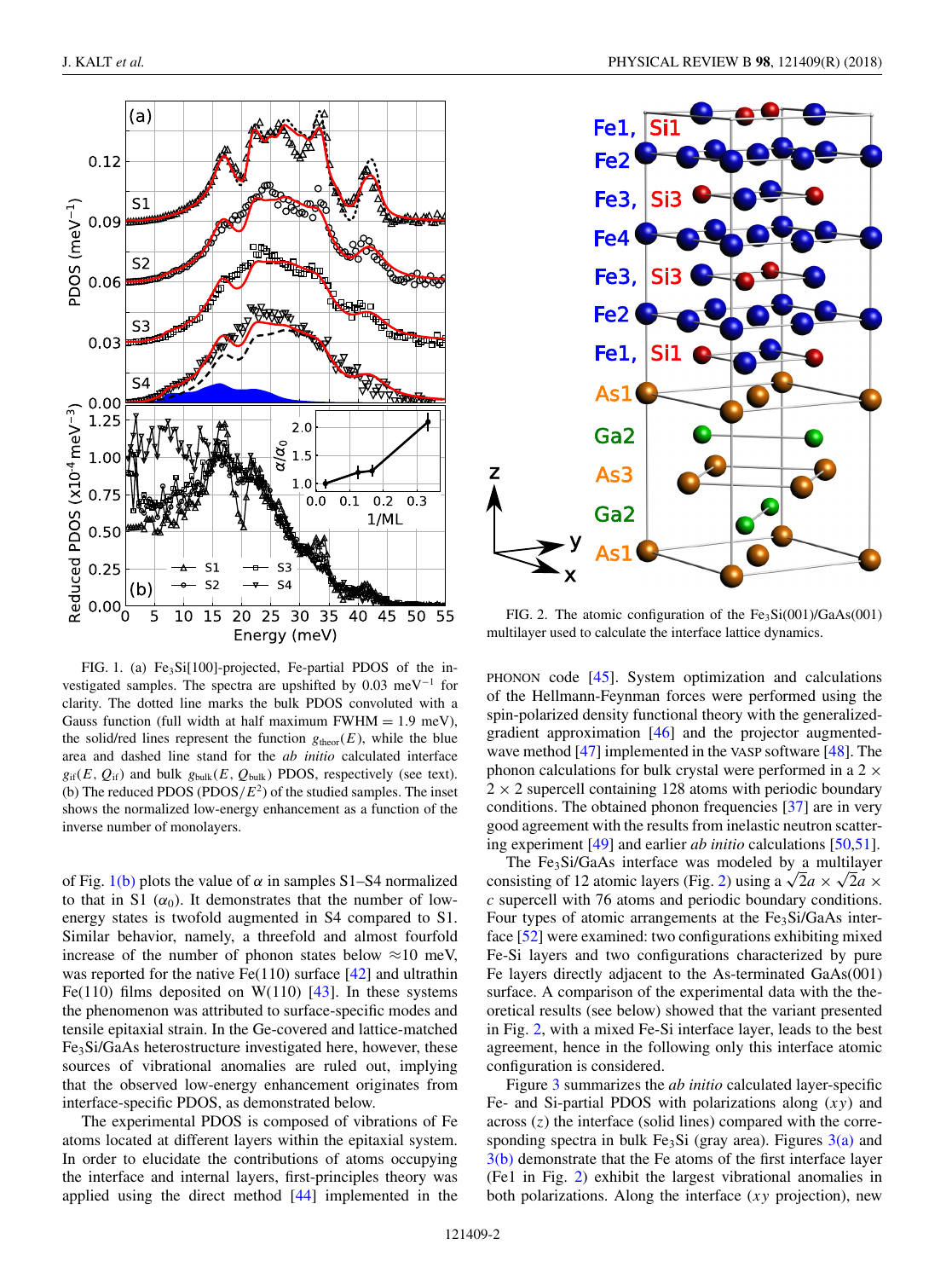<span id="page-2-0"></span>

FIG. 3. The *ab initio* calculated layer-specific Fe- and Si-partial PDOS projected along  $[(a), (c), (e), (g), (i), (k)]$  and across  $[(b), (d), (f), (h), (i), (l)]$  the interface (solid lines) compared with the corresponding spectra (gray area) in bulk  $Fe<sub>3</sub>Si$ . The color and layer numbers correspond to those in Fig. [2.](#page-1-0)

vibrational modes appear between 6 and 18 meV and between 20 and 25 meV [Fig.  $3(a)$ ], leading to a remarkable enhancement of the low-energy states compared to the bulk crystal. Although less pronounced, augmented low-energy states are also present in the *z*-projected PDOS [Fig. 3(b)] along with a new set of modes between 20 and 30 meV. The high-energy



FIG. 4. The *ab initio* calculated layer-specific As- and Ga-partial PDOS projected along [(a), (c), (e)] and across [(b), (d), (f)] the interface (solid lines) compared with the corresponding PDOS (gray area) in bulk GaAs. The color and layer numbers correspond to those in Fig. [2.](#page-1-0)

cutoff is reduced to 27 meV for the *xy* and 32 meV for the *z* polarization, indicating a drastic lattice softening. In the Si1 layer, the number of states below 23 meV increases and the peaks around 43 meV are suppressed and split into three modes in both polarizations [Figs.  $3(c)$  and  $3(d)$ ]. In the *xy*-projected PDOS of the Fe2 layer the peaks at 28 and 35 meV are suppressed [Fig.  $3(e)$ ]. Figure  $3(f)$  demonstrates that although the high-energy cutoff corresponds to that in bulk Fe<sub>3</sub>Si, notable deviations are still present across the entire spectrum of the *z*-projected PDOS. The PDOS of the iron atoms in the Fe3 layer deviates from the bulk at 18.5 meV in *xy* polarization [Fig.  $3(g)$ ] and between 23 and 32 meV in *z* polarization [Fig.  $3(h)$ ]. The high-energy vibrations of the Si atoms in this layer (Si3) are affected in both directions [Figs.  $3(i)$  and  $3(i)$ ]. In the PDOS of the fourth pure iron layer Fe4 still minor deviations from the bulk spectrum are observed for both polarizations [Figs.  $3(k)$  and  $3(l)$ ].

The broken translational symmetry at the  $Fe<sub>3</sub>Si/GaAs$  interface remarkably influences also the vibrations of the GaAs layers. Theoretical results for the PDOS of the Ga and As layers are presented in Fig. 4. Significant deviations from the corresponding bulk spectra are observed in the PDOS of the first interface layer As1 (Fig. [2\)](#page-1-0). New vibrational modes emerge in both polarizations, while the peaks around 30 meV are fully suppressed [Figs.  $4(a)$  and  $4(b)$ ]. Although the peak at 32 meV reappears in the PDOS of the Ga2 atoms forming the second layer, it still deviates from the bulk spectrum [Figs.  $4(c)$  and  $4(d)$ ]. The PDOS of the third layer (As3) also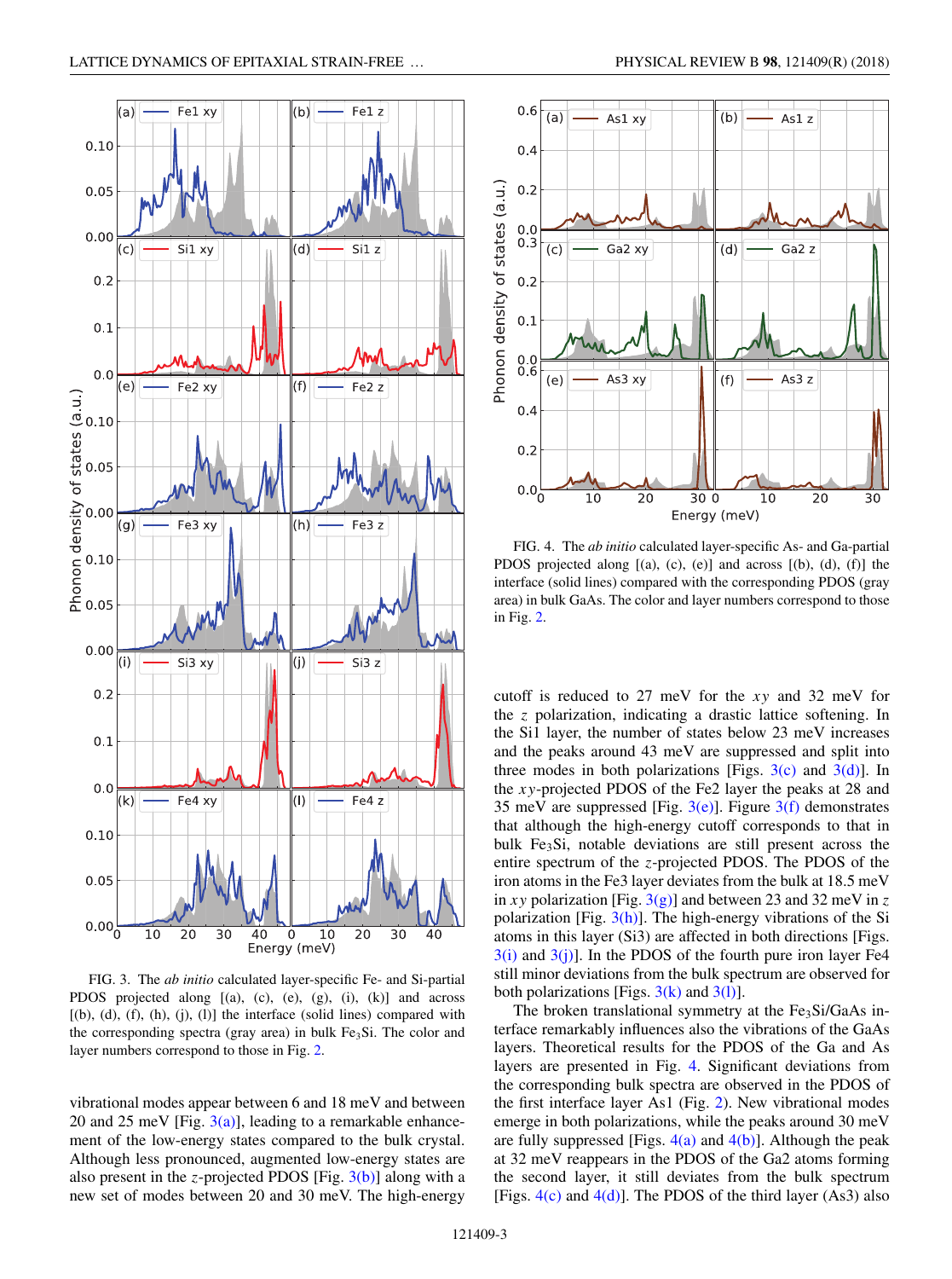exhibits notable deviations from bulk features along the entire energy range [Figs.  $4(e)$  and  $4(f)$ ].

The modifications of the PDOS of the interface and adjacent layers originate from the drastically reduced force constants (see Table I) due to the altered surroundings of the interface atoms compared to the corresponding layers in bulk material. The anomalies in the investigated heterostructure extend up to the fourth atomic layer [see Figs.  $3(k)$  and  $3(1)$ ]. Similar effects are observed for the Ge/Fe<sub>3</sub>Si interface [\[37\]](#page-4-0), indicating that most likely this is a general trend for metal/semiconductor heterostructures.

The applied grazing-incidence scattering geometry implies that the in-plane projected PDOS is derived from the experiment [\[53\]](#page-5-0). The sharp peaks present in the theoretically obtained PDOS (Fig. [3\)](#page-2-0) are gradually broadened (reduced phonon lifetime) and suppressed as the Fe<sub>3</sub>Si layer thickness is reduced [Fig.  $1(a)$ ]. This effect cannot be explained solely by broadening due to the experimental resolution. For instance, the dotted line in Fig.  $1(a)$  denotes a fit of the PDOS of S1 with the bulk *ab initio* calculated PDOS convoluted with Gaussian function with  $FWHM = 1.9$  meV, which is by a factor of 2 higher than the experimental resolution (0.9 meV). The additional broadening of the peaks is a characteristic feature of the PDOS of nanoscale materials that most likely originates from anharmonic interatomic potentials experienced by atoms located at irregular sites [\[54\]](#page-5-0). In the investigated samples, this is the case for the Fe atoms adjacent to the amorphous Ge layer and atomic defects at the epitaxial Fe<sub>3</sub>Si/GaAs interface. This effect can satisfactorily be described by the damped harmonic oscillator (DHO) function characterized with a quality factor *Q* [\[55\]](#page-5-0). The DHO induces energy-dependent broadening of the spectral features: The stronger the effect, the lower is the *Q* value. A comparison of the calculated Fe-partial PDOS convoluted with the DHO function with  $Q = 21$  and the PDOS of sample S1 confirms the remarkable agreement between experiment and theory for bulk Fe<sub>3</sub>Si crystal [Fig.  $1(a)$ ].

The second anomalous feature in the experimental PDOS of samples S2–S4 is the gradual enhancement of the lowenergy phonon states [Fig.  $1(b)$ ]. To model the observed anomalies we use the function

$$
g_{\text{theor}}(E) = A g_{\text{if}}(E, Q_{\text{if}}) + (1 - A) g_{\text{bulk}}(E, Q_{\text{bulk}}), \quad (1)
$$

with  $g_{if}(E, Q_{if})$  and  $g_{bulk}(E, Q_{bulk})$  being the *ab initio* calculated *xy*-projected PDOS of the first interface layer (Fe1) and bulk  $Fe<sub>3</sub>Si$ , respectively, convoluted with the DHO function with quality factors  $Q_{\text{if}}$  and  $Q_{\text{bulk}}$ , while *A* stands for the relative interface (Fe1) atomic fraction. The experimental PDOS were fitted with Eq. (1) using the least-squares method with *Q*bulk, *Q*if, and *A* being variable parameters. The results for S4 are  $Q_{bulk} = 7$ ,  $Q_{if} = 8$ , and  $A = 0.15$ . Figure [1\(a\)](#page-1-0) demonstrates that the model reproduces remarkably well the experimental data [\[56\]](#page-5-0). This result implies that the interfacespecific PDOS of the Fe1 layer [blue area in Fig.  $1(a)$ ] is responsible for the observed drastic enhancement of lowenergy states [\[57\]](#page-5-0). The minor deviation in the range 17–27 meV may arise from the additional modes induced by the Fe3Si/Ge interface that is not included in the model [\[58\]](#page-5-0).

For S3 the values are  $Q_{bulk} = 7$ ,  $Q_{if} = 15$ , and  $A = 0.09$ , whereas for S2 we obtained  $Q_{bulk} = 10$ ,  $Q_{if} = 15$ , and

TABLE I. Experimental (Expt.) and theoretical (Theor.) values of the mean force constant  $F(N/m)$ , mean square displacement  $\langle x^2 \rangle$  ( $\AA^2$ ), and vibrational entropy *S<sub>V</sub>* ( $k_B$ /atom) of the Fe atoms in samples S1–S4 and the *xy*- and *z*-projected values for the Fe1 layer of the Fe<sub>3</sub>Si/GaAs interface (Fig. [2\)](#page-1-0).

|                       | $S1/bulk$ $S2$                                                                | S3                     | S4      | x y         | Z.  |
|-----------------------|-------------------------------------------------------------------------------|------------------------|---------|-------------|-----|
| F                     | Expt. $175(3)$ $173(3)$ $172(4)$ $159(5)$<br>Theor. 176 170                   | 167                    | -161    | 74          | 121 |
| $\langle x^2 \rangle$ | Expt. $0.014(2)$ $0.015(2)$ $0.016(2)$ $0.019(3)$<br>Theor. 0.018 0.019 0.020 |                        | 0.021   | 0.039 0.020 |     |
| $S_V$                 | Expt. $3.19(2)$ $3.22(2)$<br>Theor. 3.146 3.225                               | 3.24(2)<br>3.265 3.345 | 3.38(3) | 4.470 3.616 |     |

 $A = 0.06$ . The electron microscopy study [\[37\]](#page-4-0) showed that in S4 two-dimensional islands with heights between 6 and 8 atomic layers are formed, implying a 1*/*7 (0.14) contribution of the first interface layer. In S3 and S2, the Fe<sub>3</sub>Si film consists of 12 and 16 atomic layers, respectively, indicating that these contributions are 1*/*12 (0.08) for S3 and 1*/*16 (0.06) for S2 from the total atomic fraction. These values are fully consistent with the relative interface atomic fractions (*A*) obtained by the fitting procedure.

A comparison of the quality factors shows that *Q*bulk remains unchanged in S3 and S4, while its value increases in S2, whereas  $Q_{\text{if}}$  is relatively low in S4 and increases in S3 and S2. This behavior is attributed to the fact that in S3 and S4 the value of  $Q_{\text{bulk}}$  is strongly influenced by the Ge/Fe<sub>3</sub>Si interface. Indeed, Fe<sub>3</sub>Si forms two-dimensional islands in S4 and two-dimensional islands on top of a thin layer in S3 [\[37\]](#page-4-0). In contrast, a continuous film is formed in S2 [\[37\]](#page-4-0), implying a reduced Fe<sub>3</sub>Si/Ge interface contribution. The smaller this area, the weaker are the disorder effects arising from the crystalline/amorphous interface, and the higher is the quality factor. At the Fe<sub>3</sub>Si/GaAs interface, on the other hand, the GaAs substrate is completely covered in samples S2 and S3, whereas in S4 the periodicity is broken along the interface. In the latter, the amorphous Ge layer induces a certain degree of disorder at the island edges. This effect, along with the higher relative contribution of unavoidable atomic defects at the Fe<sub>3</sub>Si/GaAs interface, lead to a reduction of  $Q_{\text{if}}$  compared to S2 and S3.

The modified lattice dynamics at the interface impacts the thermoelastic properties calculated from PDOS [\[59\]](#page-5-0), as demonstrated in Table I. The experimentally derived Fepartial values of the mean force constant *F*, mean square displacement  $\langle x^2 \rangle$ , and vibrational entropy  $S_V$  for S1–S4 are compared to the values obtained from  $g_{\text{theor}}(E)$  and to the results for the Fe1 layer (Fig. [2\)](#page-1-0) in *xy* and *z* projection. *F* decreases by 9% in S4 compared to S1. The softening is most distinct along the first interface layer, reaching a reduction of 58%, while across the interface it amounts to 31% from the bulk value.  $\langle x^2 \rangle$  increases by reducing the layer thickness reaching an enhancement of 36% in S4 compared to S1. At the interface,  $\langle x^2 \rangle$  increases by a factor of 2.2 in the *xy* projection and by 1.1 in the *z* projection.  $S_V$  systematically increases by reducing the layer thickness, reaching 42% from the bulk value along the interface, whereas across the interface the effect is 15%. The very good agreement between experiment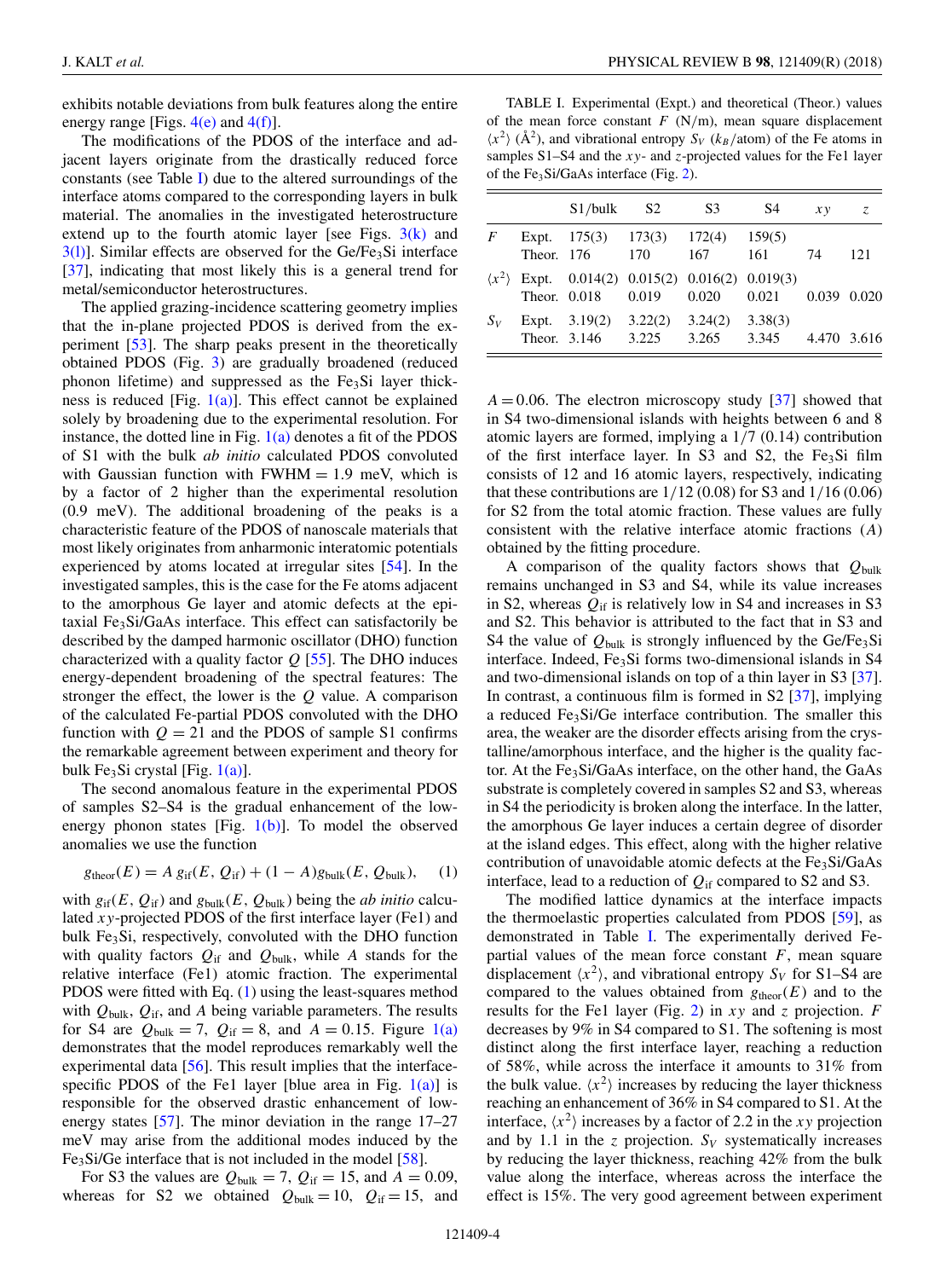<span id="page-4-0"></span>and theory confirms that first-principles theory reliably explains the observed phenomena.

In summary, we performed a systematic lattice dynamics study of the strain-free Fe3Si/GaAs heterostructure for Fe3Si layer thicknesses between 3 and 36 monolayers. The Fe-partial PDOS exhibits up to a twofold enhancement of the low-energy states compared to bulk material, as well as broadening and suppression of the peaks for layer thicknesses of 8 monolayers and below. First-principles calculations unveil that the observed anomalies at low energies originate from interface-specific phonon states. The broken translational symmetry at the interface drastically reduces the atomic force constants, with the effect being stronger along the interface. The broadening and suppression of the peaks are induced by the amorphous Ge capping layer and by defects at

- [1] M. Osada and T. Sasaki, [Adv. Mater.](https://doi.org/10.1002/adma.201103241) **[24](https://doi.org/10.1002/adma.201103241)**, [210](https://doi.org/10.1002/adma.201103241) [\(2012\)](https://doi.org/10.1002/adma.201103241).
- [2] M. Graetzel, R. A. Janssen, D. B. Mitzi, and E. H. Sargent, [Nature \(London\)](https://doi.org/10.1038/nature11476) **[488](https://doi.org/10.1038/nature11476)**, [304](https://doi.org/10.1038/nature11476) [\(2012\)](https://doi.org/10.1038/nature11476).
- [3] M. N. Baibich, J. M. Broto, A. Fert, F. Nguyen Van Dau, F. Petroff, P. Etienne, G. Creuzet, A. Friederich, and J. Chazelas, [Phys. Rev. Lett.](https://doi.org/10.1103/PhysRevLett.61.2472) **[61](https://doi.org/10.1103/PhysRevLett.61.2472)**, [2472](https://doi.org/10.1103/PhysRevLett.61.2472) [\(1988\)](https://doi.org/10.1103/PhysRevLett.61.2472).
- [4] G. Binasch, P. Grünberg, F. Saurenbach, and W. Zinn, [Phys. Rev. B](https://doi.org/10.1103/PhysRevB.39.4828) **[39](https://doi.org/10.1103/PhysRevB.39.4828)**, [4828](https://doi.org/10.1103/PhysRevB.39.4828) [\(1989\)](https://doi.org/10.1103/PhysRevB.39.4828).
- [5] S. Volz, J. Ordonez-Miranda, A. Shchepetov, M. Prunnila, J. Ahopelto, T. Pezeril, G. Vaudel, V. Gusev, P. Ruello, and E. M. Weig, [Eur. Phys. J. B](https://doi.org/10.1140/epjb/e2015-60727-7) **[89](https://doi.org/10.1140/epjb/e2015-60727-7)**, [15](https://doi.org/10.1140/epjb/e2015-60727-7) [\(2016\)](https://doi.org/10.1140/epjb/e2015-60727-7).
- [6] V. Narayanamurti, H. L. Störmer, M. A. Chin, A. C. Gossard, and W. Wiegmann, [Phys. Rev. Lett.](https://doi.org/10.1103/PhysRevLett.43.2012) **[43](https://doi.org/10.1103/PhysRevLett.43.2012)**, [2012](https://doi.org/10.1103/PhysRevLett.43.2012) [\(1979\)](https://doi.org/10.1103/PhysRevLett.43.2012).
- [7] G. J. Snyder and E. S. Toberer, [Nat. Mater.](https://doi.org/10.1038/nmat2090) **[7](https://doi.org/10.1038/nmat2090)**, [105](https://doi.org/10.1038/nmat2090) [\(2008\)](https://doi.org/10.1038/nmat2090).
- [8] K. Biswas, J. He, I. D. Blum, C.-I. Wu, T. P. Hogan, D. N. Seidman, V. P. Dravid, and M. G. Kanatzidis, [Nature \(London\)](https://doi.org/10.1038/nature11439) **[489](https://doi.org/10.1038/nature11439)**, [414](https://doi.org/10.1038/nature11439) [\(2012\)](https://doi.org/10.1038/nature11439).
- [9] E. Pop, [Nano Res.](https://doi.org/10.1007/s12274-010-1019-z) **[3](https://doi.org/10.1007/s12274-010-1019-z)**, [147](https://doi.org/10.1007/s12274-010-1019-z) [\(2010\)](https://doi.org/10.1007/s12274-010-1019-z).
- [10] A. L. Moore and L. Shi, [Mater. Today](https://doi.org/10.1016/j.mattod.2014.04.003) **[17](https://doi.org/10.1016/j.mattod.2014.04.003)**, [163](https://doi.org/10.1016/j.mattod.2014.04.003) [\(2014\)](https://doi.org/10.1016/j.mattod.2014.04.003).
- [11] L. Wang and B. Li, [Phys. Rev. Lett.](https://doi.org/10.1103/PhysRevLett.99.177208) **[99](https://doi.org/10.1103/PhysRevLett.99.177208)**, [177208](https://doi.org/10.1103/PhysRevLett.99.177208) [\(2007\)](https://doi.org/10.1103/PhysRevLett.99.177208).
- [12] L. Wang and B. Li, [Phys. Rev. Lett.](https://doi.org/10.1103/PhysRevLett.101.267203) **[101](https://doi.org/10.1103/PhysRevLett.101.267203)**, [267203](https://doi.org/10.1103/PhysRevLett.101.267203) [\(2008\)](https://doi.org/10.1103/PhysRevLett.101.267203).
- [13] [M. J. Martínez-Pérez, A. Fornieri, and F. Giazotto,](https://doi.org/10.1038/nnano.2015.11) Nat. Nanotechnol. **[10](https://doi.org/10.1038/nnano.2015.11)**, [303](https://doi.org/10.1038/nnano.2015.11) [\(2015\)](https://doi.org/10.1038/nnano.2015.11).
- [14] N. Driza, S. Blanco-Canosa, M. Bakr, S. Soltan, M. Khalid, L. Mustafa, K. Kawashima, G. Christiani, H. Habermeier, and G. Khaliullin, [Nat. Mater.](https://doi.org/10.1038/nmat3378) **[11](https://doi.org/10.1038/nmat3378)**, [675](https://doi.org/10.1038/nmat3378) [\(2012\)](https://doi.org/10.1038/nmat3378).
- [15] R. Pradip, P. Piekarz, A. Bosak, D. G. Merkel, O. Waller, A. Seiler, A. I. Chumakov, R. Rüffer, A. M. Oles, K. Parlinski, ´ M. Krisch, T. Baumbach, and S. Stankov, [Phys. Rev. Lett.](https://doi.org/10.1103/PhysRevLett.116.185501) **[116](https://doi.org/10.1103/PhysRevLett.116.185501)**, [185501](https://doi.org/10.1103/PhysRevLett.116.185501) [\(2016\)](https://doi.org/10.1103/PhysRevLett.116.185501).
- [16] S. Calder, J. Lee, M. B. Stone, M. D. Lumsden, J. Lang, M. Feygenson, Z. Zhao, J.-Q. Yan, Y. Shi, and Y. Sun, [Nat. Commun.](https://doi.org/10.1038/ncomms9916) **[6](https://doi.org/10.1038/ncomms9916)**, [89161](https://doi.org/10.1038/ncomms9916) [\(2015\)](https://doi.org/10.1038/ncomms9916).
- [17] C. Colvard, R. Merlin, M. V. Klein, and A. C. Gossard, [Phys. Rev. Lett.](https://doi.org/10.1103/PhysRevLett.45.298) **[45](https://doi.org/10.1103/PhysRevLett.45.298)**, [298](https://doi.org/10.1103/PhysRevLett.45.298) [\(1980\)](https://doi.org/10.1103/PhysRevLett.45.298).
- [18] C. Colvard, T. A. Gant, M. V. Klein, R. Merlin, R. Fischer, H. Morkoc, and A. C. Gossard, [Phys. Rev. B](https://doi.org/10.1103/PhysRevB.31.2080) **[31](https://doi.org/10.1103/PhysRevB.31.2080)**, [2080](https://doi.org/10.1103/PhysRevB.31.2080) [\(1985\)](https://doi.org/10.1103/PhysRevB.31.2080).
- [19] [A. K. Sood, J. Menendez, M. Cardona, and K. Ploog,](https://doi.org/10.1103/PhysRevLett.54.2111) *Phys. Rev.* Lett. **[54](https://doi.org/10.1103/PhysRevLett.54.2111)**, [2111](https://doi.org/10.1103/PhysRevLett.54.2111) [\(1985\)](https://doi.org/10.1103/PhysRevLett.54.2111).
- [20] A. Seiler, P. Piekarz, S. Ibrahimkutty, D. G. Merkel, O. Waller, R. Pradip, A. I. Chumakov, R. Rüffer, T. Baumbach, K.

the Fe3Si/GaAs interface. By departure from the interface, the vibrational anomalies vanish and bulk lattice dynamics sets in within several atomic layers.

The presented quantitative results pave the way towards phonon nanoengineering in two-dimensional systems that will have implications on designing efficient thermoelectric heterostructures and stimulate further progress in thermal management and nanophononics.

We thank H. P. Schönherr and C. Hermann for the support in the MBE laboratory at PDI. S.S. acknowledges the financial support by the Helmholtz Association (VH-NG-625) and BMBF (05K16VK4). P.P. acknowledges the financial support by Narodowe Centrum Nauki (NCN, National Science Centre) under Project No. 2017/25/B/ST3/02586.

Parlinski, M. Fiederle, and S. Stankov, [Phys. Rev. Lett.](https://doi.org/10.1103/PhysRevLett.117.276101) **[117](https://doi.org/10.1103/PhysRevLett.117.276101)**, [276101](https://doi.org/10.1103/PhysRevLett.117.276101) [\(2016\)](https://doi.org/10.1103/PhysRevLett.117.276101).

- [21] M. N. Luckyanova, J. Garg, K. Esfarjani, A. Jandl, M. T. Bulsara, A. J. Schmidt, A. J. Minnich, S. Chen, M. S. Dresselhaus, and Z. Ren, [Science](https://doi.org/10.1126/science.1225549) **[338](https://doi.org/10.1126/science.1225549)**, [936](https://doi.org/10.1126/science.1225549) [\(2012\)](https://doi.org/10.1126/science.1225549).
- [22] J. Ravichandran, A. K. Yadav, R. Cheaito, P. B. Rossen, A. Soukiassian, S. Suresha, J. C. Duda, B. M. Foley, C.-H. Lee, and Y. Zhu, [Nat. Mater.](https://doi.org/10.1038/nmat3826) **[13](https://doi.org/10.1038/nmat3826)**, [168](https://doi.org/10.1038/nmat3826) [\(2014\)](https://doi.org/10.1038/nmat3826).
- [23] D. P. Schroeder, Z. Aksamija, A. Rath, P. M. Voyles, M. G. Lagally, and M. A. Eriksson, [Phys. Rev. Lett.](https://doi.org/10.1103/PhysRevLett.115.256101) **[115](https://doi.org/10.1103/PhysRevLett.115.256101)**, [256101](https://doi.org/10.1103/PhysRevLett.115.256101) [\(2015\)](https://doi.org/10.1103/PhysRevLett.115.256101).
- [24] W. Park, A. Sood, J. Park, M. Asheghi, R. Sinclair, and K. E. Goodson, [Nanoscale Microscale Thermophys. Eng.](https://doi.org/10.1080/15567265.2017.1296910) **[21](https://doi.org/10.1080/15567265.2017.1296910)**, [134](https://doi.org/10.1080/15567265.2017.1296910) [\(2017\)](https://doi.org/10.1080/15567265.2017.1296910).
- [25] P. Kapitza, J. Phys. (USSR) **4**, 181 (1941).
- [26] S. Pettersson and G. D. Mahan, [Phys. Rev. B](https://doi.org/10.1103/PhysRevB.42.7386) **[42](https://doi.org/10.1103/PhysRevB.42.7386)**, [7386](https://doi.org/10.1103/PhysRevB.42.7386) [\(1990\)](https://doi.org/10.1103/PhysRevB.42.7386).
- [27] Y. Chalopin and S. Volz, [Appl. Phys. Lett.](https://doi.org/10.1063/1.4816738) **[103](https://doi.org/10.1063/1.4816738)**, [051602](https://doi.org/10.1063/1.4816738) [\(2013\)](https://doi.org/10.1063/1.4816738).
- [28] K. Gordiz and A. Henry, [New J. Phys.](https://doi.org/10.1088/1367-2630/17/10/103002) **[17](https://doi.org/10.1088/1367-2630/17/10/103002)**, [103002](https://doi.org/10.1088/1367-2630/17/10/103002) [\(2015\)](https://doi.org/10.1088/1367-2630/17/10/103002).
- [29] K. Gordiz and A. Henry, [J. Appl. Phys.](https://doi.org/10.1063/1.4939207) **[119](https://doi.org/10.1063/1.4939207)**, [015101](https://doi.org/10.1063/1.4939207) [\(2016\)](https://doi.org/10.1063/1.4939207).
- [30] V. M. Kaganer, B. Jenichen, R. Shayduk, W. Braun, and H. Riechert, [Phys. Rev. Lett.](https://doi.org/10.1103/PhysRevLett.102.016103) **[102](https://doi.org/10.1103/PhysRevLett.102.016103)**, [016103](https://doi.org/10.1103/PhysRevLett.102.016103) [\(2009\)](https://doi.org/10.1103/PhysRevLett.102.016103).
- [31] S. Gaucher, B. Jenichen, J. Kalt, U. Jahn, A. Trampert, and J. Herfort, [Appl. Phys. Lett.](https://doi.org/10.1063/1.4977833) **[110](https://doi.org/10.1063/1.4977833)**, [102103](https://doi.org/10.1063/1.4977833) [\(2017\)](https://doi.org/10.1063/1.4977833).
- [32] M. Kawano, K. Santo, M. Ikawa, S. Yamada, T. Kanashima, and K. Hamaya, [Appl. Phys. Lett.](https://doi.org/10.1063/1.4958894) **[109](https://doi.org/10.1063/1.4958894)**, [022406](https://doi.org/10.1063/1.4958894) [\(2016\)](https://doi.org/10.1063/1.4958894).
- [33] A. Kawaharazuka, M. Ramsteiner, J. Herfort, H.-P. Schönherr, H. Kostial, and K. Ploog, [Appl. Phys. Lett.](https://doi.org/10.1063/1.1807014) **[85](https://doi.org/10.1063/1.1807014)**, [3492](https://doi.org/10.1063/1.1807014) [\(2004\)](https://doi.org/10.1063/1.1807014).
- [34] In Fe<sub>3</sub>Si(001) one monolayer consists of two layers: one layer solely made out of Fe atoms and one layer made out of an equal number of Fe and Si atoms.
- [35] B. Jenichen, J. Herfort, U. Jahn, A. Trampert, and H. Riechert, [Thin Solid Films](https://doi.org/10.1016/j.tsf.2014.01.022) **[556](https://doi.org/10.1016/j.tsf.2014.01.022)**, [120](https://doi.org/10.1016/j.tsf.2014.01.022) [\(2014\)](https://doi.org/10.1016/j.tsf.2014.01.022).
- [36] J. Herfort, H.-P. Schönherr, and B. Jenichen, [J. Appl. Phys.](https://doi.org/10.1063/1.2831333) **[103](https://doi.org/10.1063/1.2831333)**, [07B506](https://doi.org/10.1063/1.2831333) [\(2008\)](https://doi.org/10.1063/1.2831333).
- [37] See Supplemental Material at [http://link.aps.org/supplemental/](http://link.aps.org/supplemental/10.1103/PhysRevB.98.121409) 10.1103/PhysRevB.98.121409 for sample preparation and characterization and *ab initio* calculations.
- [38] V. G. Kohn and A. I. Chumakov, [Hyperfine Interact.](https://doi.org/10.1023/A:1012689705503) **[125](https://doi.org/10.1023/A:1012689705503)**, [205](https://doi.org/10.1023/A:1012689705503) [\(2000\)](https://doi.org/10.1023/A:1012689705503).
- [39] M. Seto, Y. Yoda, S. Kikuta, X. W. Zhang, and M. Ando, [Phys. Rev. Lett.](https://doi.org/10.1103/PhysRevLett.74.3828) **[74](https://doi.org/10.1103/PhysRevLett.74.3828)**, [3828](https://doi.org/10.1103/PhysRevLett.74.3828) [\(1995\)](https://doi.org/10.1103/PhysRevLett.74.3828).